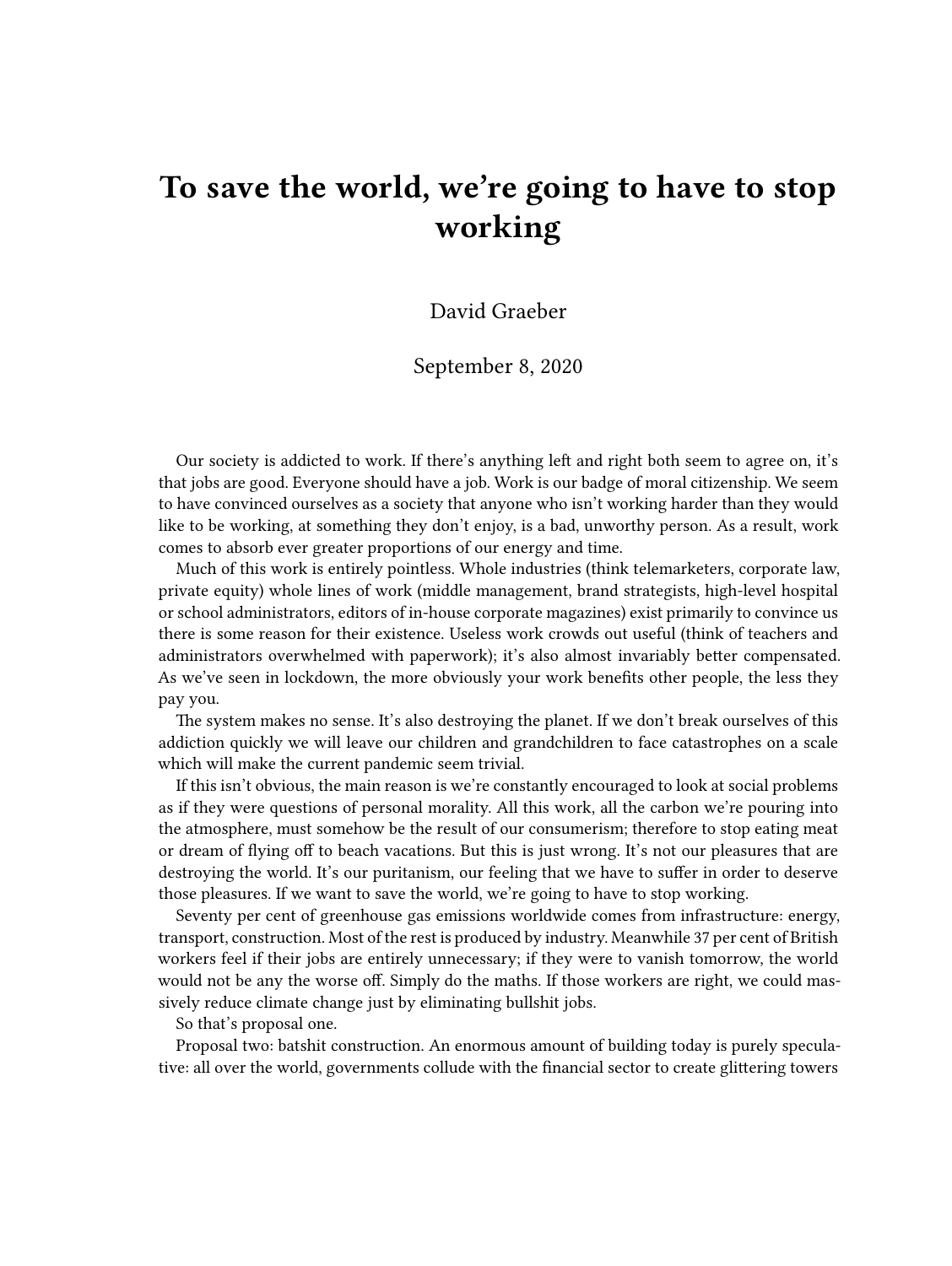that are never occupied, empty office buildings, airports that are never used. Stop doing this. No one will miss them.

Proposal three: planned obsolescence. One of the main reasons we have such high levels of industrial production is that we design everything to break, or to become outmoded and useless in a few years' time. If you build an iPhone to break in three years you can sell five times as many than if you make it to last 15, but you also use five times the resources, and create five times the pollution. Manufacturers are perfectly capable of making phones (or stockings, or light bulbs) that wouldn't break; in fact, they actually do – they're called 'military grade'. Force them to make military-grade products for everyone. We could cut down greenhouse gas production massively and improve our quality of life.

These three are just for starters. If you think about it, they're really just common sense. Why destroy the world if you don't have to?

If addressing them seems unrealistic, we might do well to think hard about what those realities are that seem to be forcing us, as a society, to behave in ways that are literally mad.